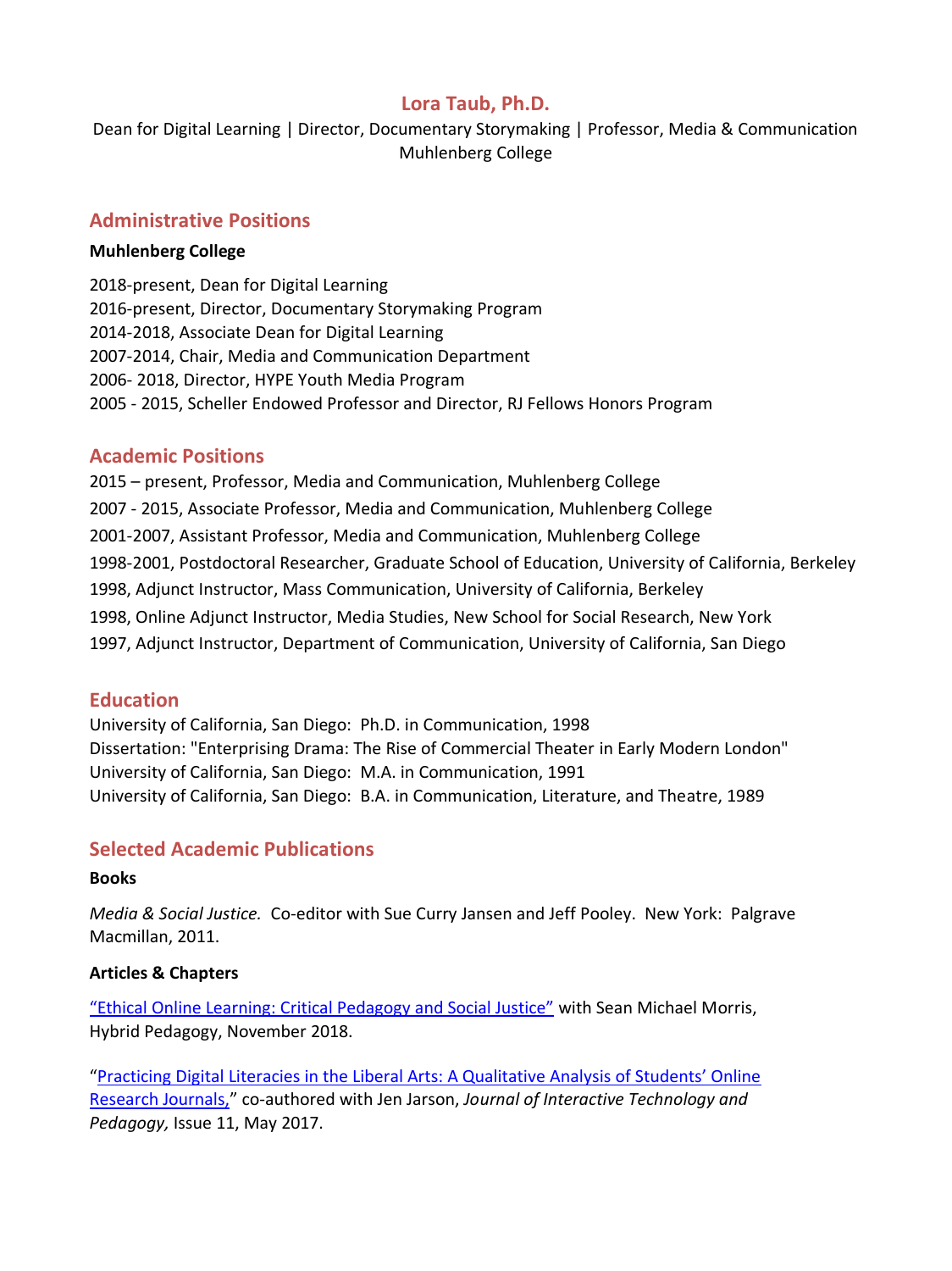"Digital Field Scholarship and the Liberal Arts: Results from a 2012-13 Sandbox," coauthored with James Proctor, Kristen Eshleman, Tim Chartier, Kristen Bott, Julian Fry, Chris Koski, and Tony Moreno. *International Journal on Digital Libraries,* September, 2014.

"Cultural Productions of Youth / Youth as Cultural Producers," in *The International Encyclopedia of Media Studies*, edited by Angharad N. Valdivia, New York: Wiley-Blackwell, 2012.

"Detours through Youth-Driven Media: Backseat Drivers Bear Witness to the Ethical Dilemmas of Youth Media," with Eirinn Disbrow in *Media & Social Justice*, ed. by Sue Curry Jansen, Jeff Pooley and Lora Taub-Pervizpour, Palgrave MacMillan, 2011.

"Video Activism as a Way of Life: An Interview with DeeDee Halleck," in *Media & Social Justice*, ed. by Sue Curry Jansen, Jeff Pooley and Lora Taub-Pervizpour, New York: Palgrave MacMillan, 2011.

"Doing Digital Storytelling with Youth: Whose Agenda Is It?" in *Story Circle: Digital Storytelling Around the World,* edited by John Hartley and Kelly McWilliam, Wiley- Blackwell Publishing, 2009.

"Toward a Political Economy of Culture: Capitalism and Communication in the Sixteenth Century," in *Marxism and Communication Studies: The Point is to Change It,* edited by Lee Artz, Dana Cloud and Steven Macek, Peter Lange Publishing, 2006.

"Independent Production Companies," in *The Encyclopedia of Television*, edited by Horace Newcomb, Routledge Press, 2004.

"Television and Class," in *Television Studies*, edited by Toby Miller, British Film Institute, 2002.

"Networking the North American Higher Education Industry," (with D. Schiller) in *Continental Order? Integrating North American for Cybercapitalism*, edited by Dan Schiller and Vincent Mosco, Rowman and Littlefield Press, 2001.

## **Scholarship in Process**

Co-creation as Critical Pedagogy: Lessons from Documentary Storymaking. Manuscript in progress for *Journal of Students as Partners.*

*From Geeking Out to Seeking Justice: The Real Impact of Youth Participating in Civic Life through Digital Media Making,* ongoing book project*.*

# **Invited Presentations / Pedagogical Workshops**

Camp Design Online Faculty Development Workshop. Wesleyan University, Middletown, Connecticut, July 6-9, 2020.

Camp Design Online Faculty Development Workshop. Wooster University, Wooster, Ohio, June 5, 2020.

Community-Based Digital Pedagogy Workshop. Digital Pedagogy Institute, University of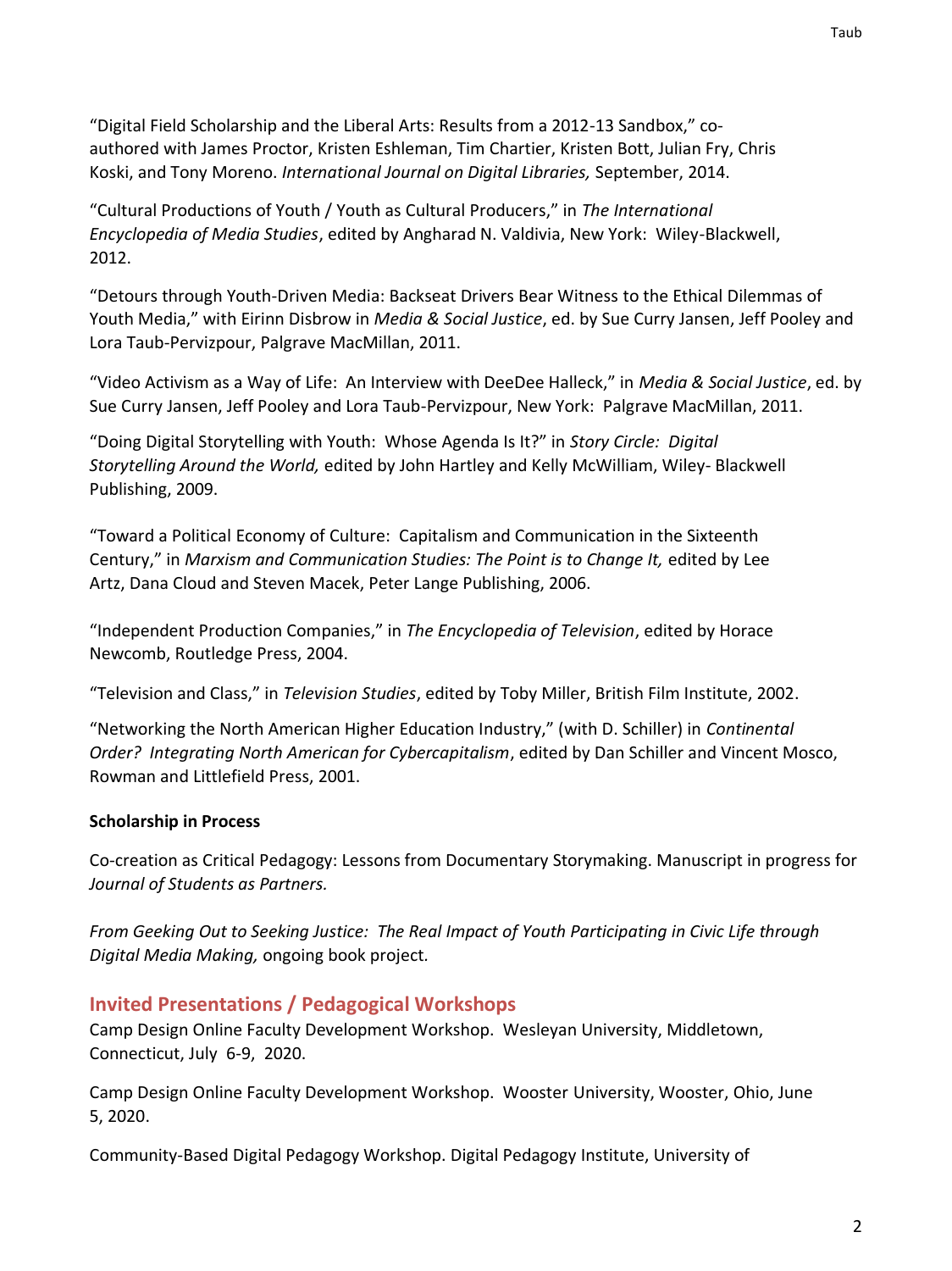Colorado, Denver, July 27-31, 2020.

Community-Based Digital Pedagogy Workshop. Digital Pedagogy Institute, University of Mary Washington, Fredericksburg, Virginia, August 2-9, 2019.

Invited Talk: ["Getting Proximate, Going for Broke: On Digital Learning, Education, and Social](https://www.youtube.com/watch?v=ijPVmwc2mOw)  [Justice,"](https://www.youtube.com/watch?v=ijPVmwc2mOw) University of Mary Washington, November 2017.

Keynote Address: "Ethical Online Learning," with Sean Michael Morris at Digital Pedagogy Lab, University of Delaware, November 2017.

"Developing Digital Media Literacies with Shotcut and Hypothes.is," PCLA/Arthur Vining Davis Mini-Conference on Digital Learning and Digital Liberal Arts Fellows, Ursinus College, June 20- 21, 2017.

"Building Digi[tal Presence with Domain of One's Own,](https://docs.google.com/presentation/d/146tGPsdxEM8-M2UQmgTtRrxyX6iyhzzyuj4C2heMkIc/edit?usp=sharing)" LVAIC Digital Tools Workshop, Lehigh University, May 24, 2017.

"Digital Storytelling and Community Health," 3-day workshop for Lehigh Valley Health network Community Health Department, April 9-11, 2017.

"Snapshot Stories for Collective Impact," 1-day workshop for Dorothy Rider Pool Trust Collective Impact Program, April 7, 2017.

"Story Matters: Digital Storytelling in the Liberal Arts," Mellon Digital Pedagogy Workshop, Muhlenberg College, August 2016.

"Community-Based Digital Storytelling," Dorothy Rider Pool Trust Collective Impact Program Workshop, March 11, 2016.

"Digital Storytelling for Libraries," Penn State Hazleton, November 25, 2013.

"Digital Storytelling with Mobile Media," Story FUSION, Northampton Community College, April 18-21, 2013.

"Linking Theory to Practice: Digital Storytelling," Muhlenberg College Parents' Council Retreat, March 22, 2013.

"Digital Storytelling and Sustainability," Lafayette College, March 19, 2013.

"Digital Storytelling and Connected Learning," Muhlenberg College Board of Trustees, May 2012.

"Reimagining Higher Education through Digital Storytelling," Digital Storytelling Cluster Initiative, Lehigh University, April 2012.

"Digital Storytelling," Story FUSION, Northampton Community College, March 22-24, 2011.

Digital Storytelling Faculty Development Workshop, Lehigh University, January 2009.

"Voice and Vision: Digital Storytelling at Muhlenberg College," Capital Campaign Kickoff weekend, Muhlenberg College, May 2008.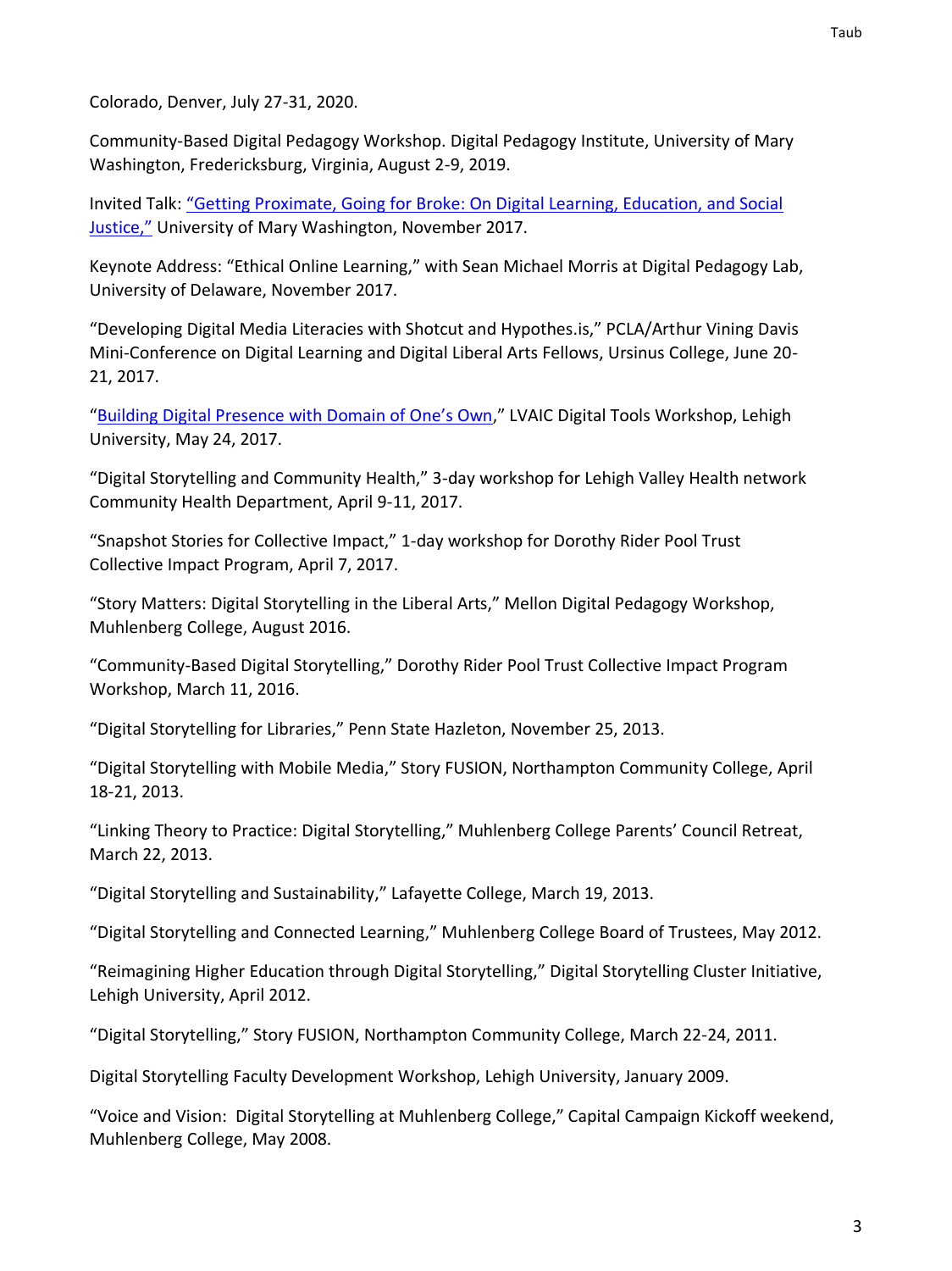# **Conference Presentations**

"Navigating Openness and Care in Community-Based Digital Pedagogy," with Sundi Richard. OER20 Conference, London, England, April 2-4, 2020.

"Collaborative Annotation for Education on the Web," with Jeremy Dean. Open Ed 19 Conference, Phoenix, Arizona, October 30-November 1, 2019.

"Documentary Storymaking," with Nandini Sikand and Andy Smith. Our Digital Humanities Conference, Lehigh University, April 2018.

["Community Partnerships for Youth Media Initiatives,"](https://docs.google.com/presentation/d/1Hi2aMe-9hTAtSny2SA99q8iTFcCdAq_M-cWL99_Mcdg/edit?usp=sharing) with Jenna Azar. Society for Cinema and Media Studies Conference, Toronto, March 2018.

["Reclaiming the Web as a Democratic Project: Domain of One's Own as Transformational](https://docs.google.com/presentation/d/1eQ7NaBSflFxnhxmfBjXsRSILNi8YEN8VAYpxbe2rxTI/edit?usp=sharing)  [Resistance](https://docs.google.com/presentation/d/1eQ7NaBSflFxnhxmfBjXsRSILNi8YEN8VAYpxbe2rxTI/edit?usp=sharing)." Domains 2017 Conference, Oklahoma City, June 5-7, 2017.

"[Archiving Protest: Exploring Domains as a Platform for Collaborative Projects](https://docs.google.com/presentation/d/1vhWqW7FS0xvk9vs2w-QlCvxDlXZSAIGFMhYjaq9cUGs/edit?usp=sharing)," with Jordan M. Noyes. Domains 2017 Conference, Oklahoma City, June 5-7, 2017.

["Cultivating Open Blended Learning with Domain of One's Own,](https://docs.google.com/presentation/d/1hgJ2SmJHY6iVtMVIWNtATe-qAuGrNP_TFp9ThyySMRs/edit?usp=sharing)" with Tim Clarke. Bryn Mawr Blended Learning Conference, Bryn Mawr College, May 17-18, 2017.

"[A Toolkit for Developing Peer Leadership in Digital Learning: Updates from Solution Design](https://docs.google.com/presentation/d/1msxl3zIO1zn5lbAv9yaB2bQ84_zuMXDZK1BA8MCQ4Wk/edit?usp=sharing)  [Summit 2016 Winning Team,](https://docs.google.com/presentation/d/1msxl3zIO1zn5lbAv9yaB2bQ84_zuMXDZK1BA8MCQ4Wk/edit?usp=sharing)" with J. Azar, T. Clarke, D. Lester, J. Noyes, & K. Schultz. OLCInnovate Conference, New Orleans, April 5-7, 2017.

"Lens on the Liberal Arts: Documentary Theory and Practice in Liberal Arts Settings," with Jordana Dym, Visible Evidence Conference, Bozeman, Montana, August 2016.

"Documentary on the Edges: Innovation through Collaboration," with Andy Smith and Nandini Sikand, Media, Communication, and Film Studies in the Liberal Arts Conference, Muhlenberg College, May 24, 2016.

"[Digital Discoveries: Creating Pathways to Digital Peer Learning in the Liberal Arts](https://docs.google.com/presentation/d/1gxMnBeZSuFoAdzArrGHNHjdGhrm6UFfEJdsce8_ZE9o/edit?usp=sharing)," with K. Harring, T. Sciarrino, A. Dalton, & S. Miller, OLCInnovate Solution Design Summit, April 19-22, 2016.

"Participatory Digital Learning in Desperately Unequal Times," Digital Learning Research Network Conference, Stanford, California, October 16-18, 2015.

"Rethinking Faculty Development for Online Learning in the Liberal Arts," International Online Learning Conference, Orlando, Florida, October 13-16, 2015.

"Making Technology Inclusive: Reimagining Community through New Media Literacies," with J.

Taub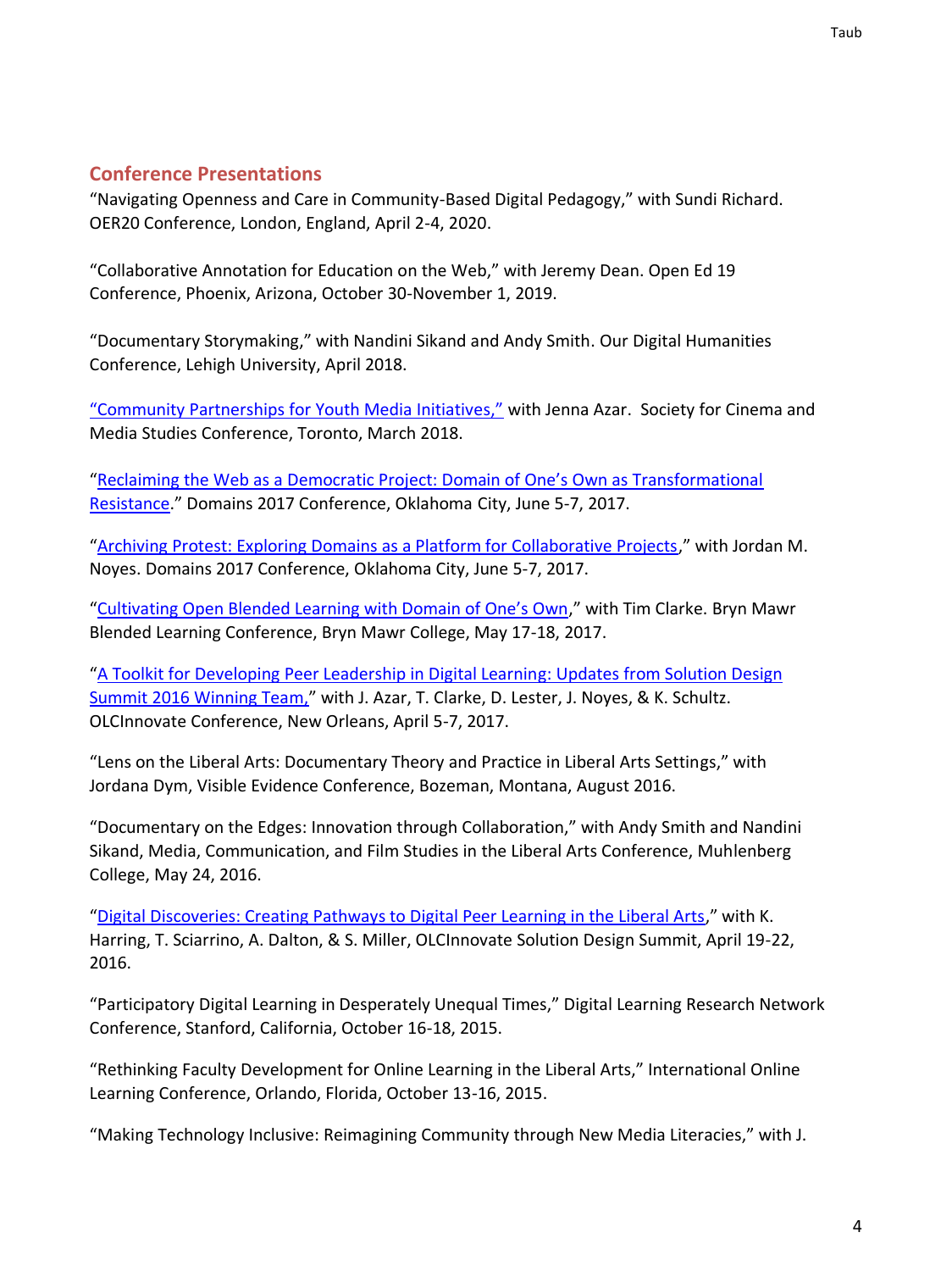Azar and A. Dalton, AAC&U Conference on Diversity, Learning, and Student Success: Assessing and Advancing Inclusive Excellence, San Diego, March 26-28, 2015.

"Uncovering Information Literacy Practices to Promote Collaborative Digital Scholarship," with J. Jarson, Bucknell Digital Scholarship Conference, Bucknell University, November 14-16, 2014.

"Rural, Regional, and Indigenous Media Projects," with J. Azar, Joint Conference of Alliance for Community Media and National Alliance for Media Arts and Culture, Philadelphia, August 6-8, 2014.

"At the Intersections of Media, Arts, and Social Change: Community-based Participatory Research with Court-Involved Youth," with L. Vasudevan, 35<sup>th</sup> Annual Ethnography in Education Research Forum, Philadelphia, February 28-March 1, 2014.

"Youth Media Networks 2.0: Where Do We Go From Here?" Alliance for Community Media Conference, San Francisco, May 29, 2013.

"Youth Media as a Site of Critical Pedagogy and Democratic Action," Union for Democratic Communication Conference, San Francisco, California, November 1-3, 2013.

"Screening Islam: The Ethics of Documentary Representation in *The Mosque in Morgantown*," with S. Albert, National Collegiate Honors Council Conference, Boston, Massachusetts, November 14-18, 2012.

"Art in Kids' Healing: An Honors Initiative to Develop Arts Programming in a Pediatric Rehabilitation Hospital," National Collegiate Honors Council, Phoenix, Arizona, Oct. 19, 2011.

"Just Tap It: Reducing Bottled Water Consumption through Curricular/Co-Curricular Partnerships," with K. Procyk, Association for the Advancement of Sustainability in Higher Education, Pittsburgh, Pennsylvania, October 9-12, 2011.

"Exposing Injustice, Redefining Identities: Young Women Raise their Voices through Documentary Work," with J. Azar, S. Boateng, S. Lamb, and J. Whitney, Women & Society Conference, Marist College, Poughkeepsie, NY, October 23-24, 2010.

"Detours through Youth-Driven Media: Ethical Dilemmas of Youth Media," with E. Disbrow, Visible Evidence Documentary Studies Conference, Istanbul, Turkey, August 2010.

"Critical Pedagogy: Communication and Social Justice, Reclaiming the Critical Ideal," panel co-chair, Union for Democratic Communication Conference, Buffalo, NY, May 28-31, 2009.

"Youth Media and Communication: Sites for Connection, Action, and Agency," National Communications Association Conference, San Antonio, Texas, November 5-7, 2006.

"From Arrogant Perception to Loving Eye: Working the Hyphen in Service-Learning," with P. Rosenberg, Urban Ethnography Forum, Graduate School of Education, University of Pennsylvania, Philadelphia, February 23-25, 2006.

"Disrupting the E-Waste Dell-usion: Communication Students Take on Dell Corporation,"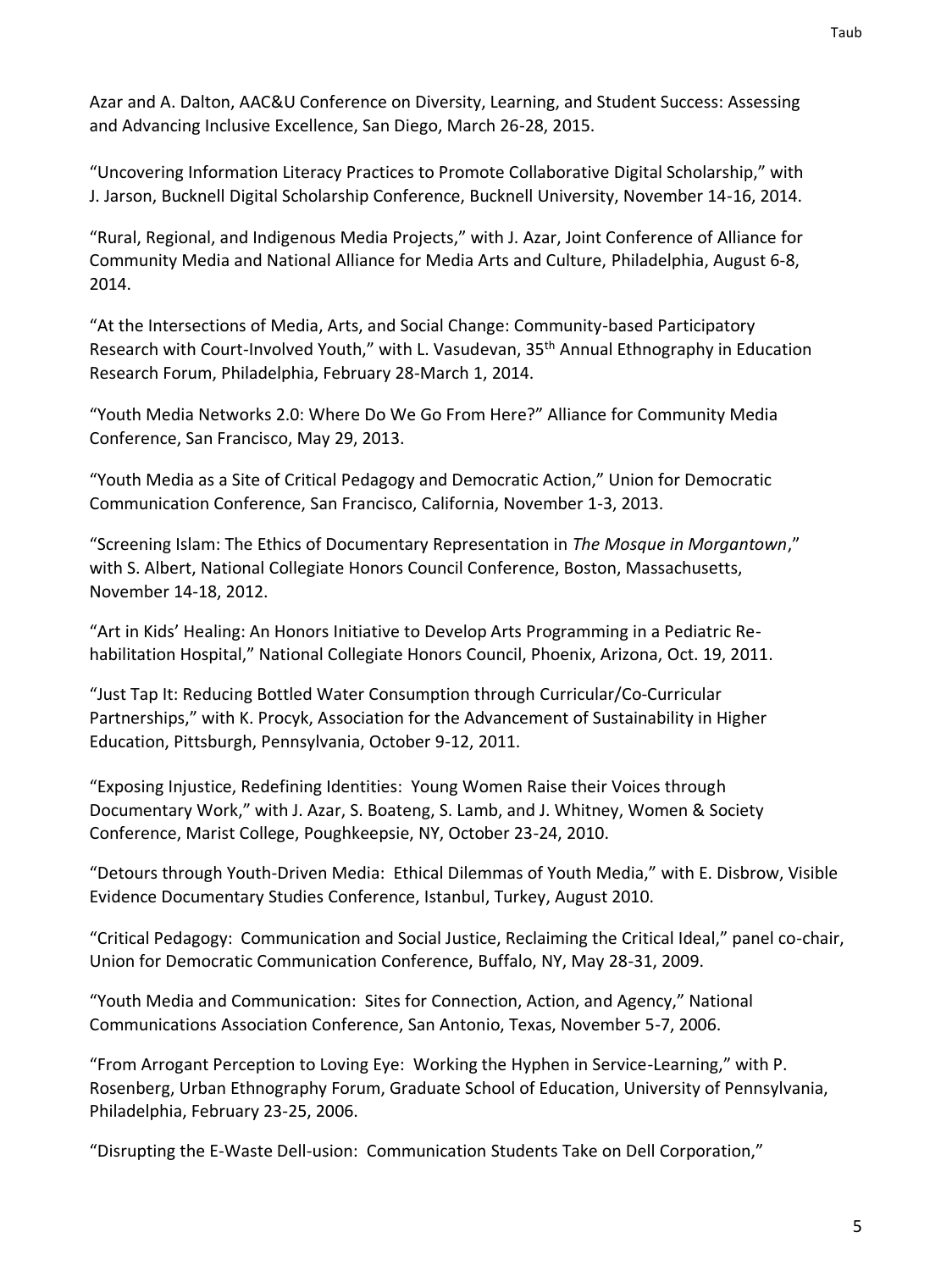presented by student co-author K. Bryant, International Conference on Environmental, Economic, Cultural and Social Sustainability, Oahu, Hawaii, February 25-28, 2005.

"The Origins of Cultural Commodification: Historical Revisions," National Communications Association Conference, Chicago, Illinois, November 11, 2004.

"When Students See Themselves as Agents of Social Change," How Class Works Conference, Center for the Study of Working Class Life, SUNY Stony Brook, New York, June 10-12, 2004.

"Globalizing Children's Culture," Union for Democratic Communication Conference, St. Louis, Missouri, April 22-25, 2004.

"Stolen Stories: Pedagogy, Visual Media, and 9-11," with S. Leggett, Media & Education Conference, Metropolitan College of New York, March 5, 2004.

"Information Technology and the Commodification of Education: Ethnographic Perspectives from an Elementary School in Sao Paulo, Brazil," International Association for Media and Communication Research, Barcelona, Spain, July 21-26, 2002.

"Settling the Score, Unsettling the Field," with S. Leggett, Urban Ethnography Forum, Graduate School of Education, University of Pennsylvania, Philadelphia, March 1-2, 2002.

"Technology and Power in the Bilingual Classroom," International Conference on Bilingual Education, The Center for Professional Development in Bilingual Education, São Paulo, Brazil, August 2000.

"The Challenges of Diversity in an Age of Globalization: Local Adaptations of the Fifth Dimension Model," with S. Rojas-Drummond, Third Conference for Sociocultural Research, University of Campinas, São Paulo, Brazil, July 2000.

# **Selected Professional Development**

Association of American Colleges and Universities, Institute on Open Educational Resources, Ellicott City, Maryland, 2021-22.

Equity Advocate Training, Muhlenberg College, 2019-2020.

Lehigh Valley Association of Independent Colleges Leadership Institute, September 2017-April 2018.

Digital Pedagogy Institute, University of Mary Washington, August 6-11, 2017.

Institute for Emerging Leadership in Online Learning, Pennsylvania State University and Online Learning Consortium, June 2015-October 2015.

National Collegiate Honors Council Seminar, "Developing in Honors: Study Abroad for the Small College Honors Student," Boston, Massachusetts, November 14-18, 2012.

Association of American Colleges and Universities, Institute on General Education and Assessment, Ellicott City, Maryland, June 2-6, 2012.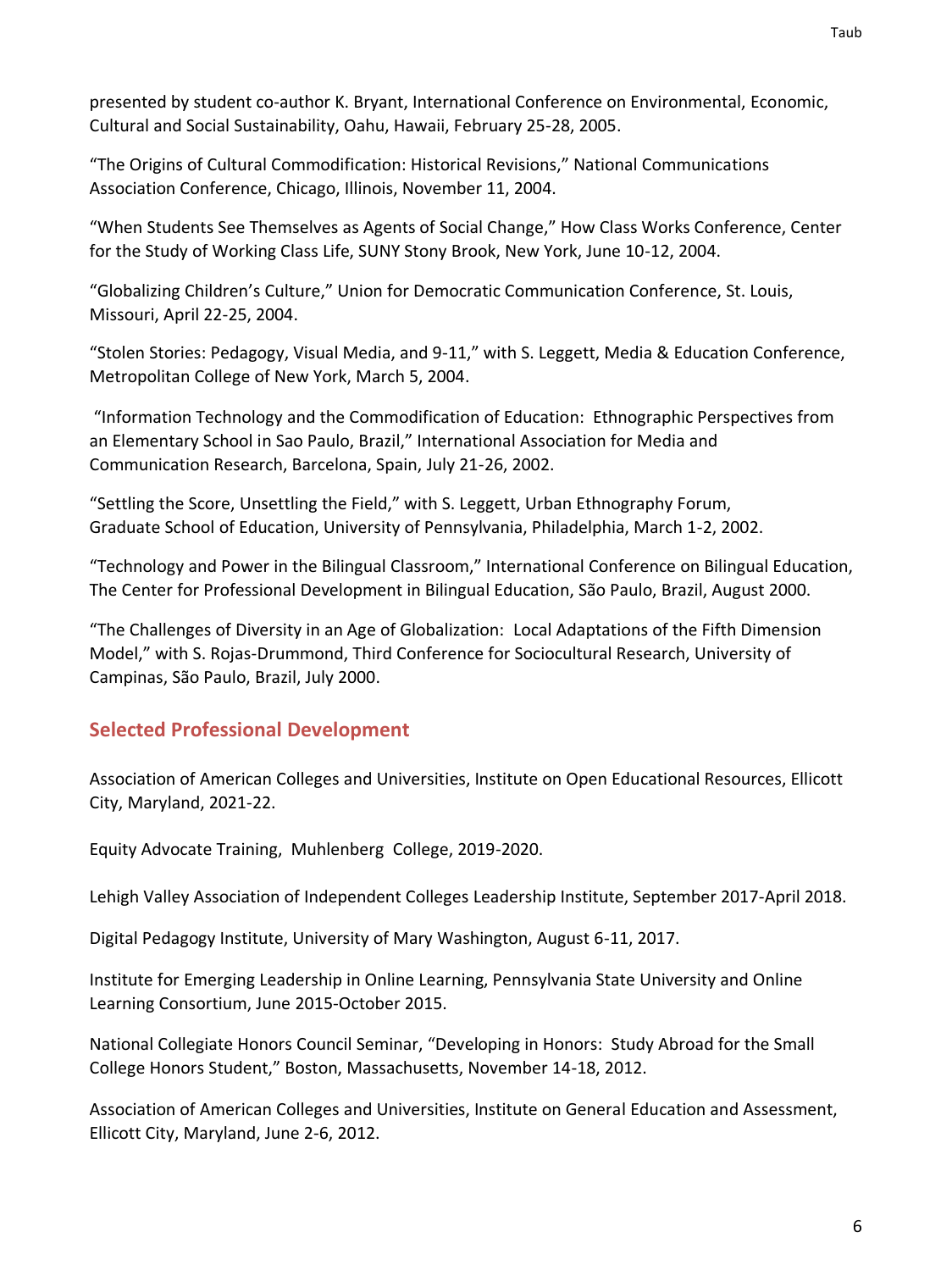National Collegiate Honors Council Seminar, "Developing in Honors," Washington DC, October 28-30, 2009.

American Council on Education's Office of Women in Higher Education 73<sup>rd</sup> Leadership Forum for Women Administrators, Washington, DC, June 17-19, 2009.

Authentic Leadership in Action Institute, "Leadership and the Poetic Imagination," Toronto, Canada, November 18-19, 2008.

# **External Grants and Awards**

Pennsylvania Consortium of Liberal Arts Grant, \$20K to support development of open educational resources, April 2022-June 2023.

Lehigh Valley Engaged Humanities Grant, \$67K to support the Documentary Storymaking Program, December 2018-May 2021.

Lehigh Valley Community Foundation Grant, \$5K to support HYPE/Building 21 digital literacy and teacher professional development collaboration, December 2017-June 2018.

Trexler Trust Foundation Grant, \$15K to support HYPE/Building 21 collaboration on digital literacies and digital media pathway, September 2017-June 2018.

Pennsylvania Consortium of Liberal Arts / Arthur Vining Davis Grant, \$17K to with Ursinus College and Gettysburg College to support mini-conference on digital literacies and peer leadership in digital learning, 2017-18.

Council of Independent Colleges, Consortium on Digital Resources for Teaching and Research, to support the digitization and archiving of three Muhlenberg College collections, 2015-18.

The World We Want Foundation, \$4K to support a HYPE documentary production on the elimination of arts education from the Allentown School District, 2013.

Lehigh Valley Association of Independent Colleges, \$2.5K for developing a consortial blended minor in documentary studies with the LVAIC Digital Storytelling Working Group, 2014.

Lehigh Valley Association of Independent Colleges, \$3K to establish the LVAIC Digital Storytelling Working Group, 2013.

National Collegiate Honors Council, \$1K to create RJ Fellows Alumni Network, 2013.

MacArthur Foundation, \$1.5K for designating HYPE as a Connected Learning Research Network Site contributing to qualitative research on youth and digital media, 2013.

FIPSE Congressionally-Directed Award, \$100K to relocate HYPE from Lehigh Valley Health network to Muhlenberg College and develop several service-learning courses tied to the program, 2009-11.

National Collegiate Honors Council, \$1K to the RJ Fellows Program to research, design and implement an arts in pediatric health care program for Good Shepherd Pediatric Rehabilitation Hospital, 2009.